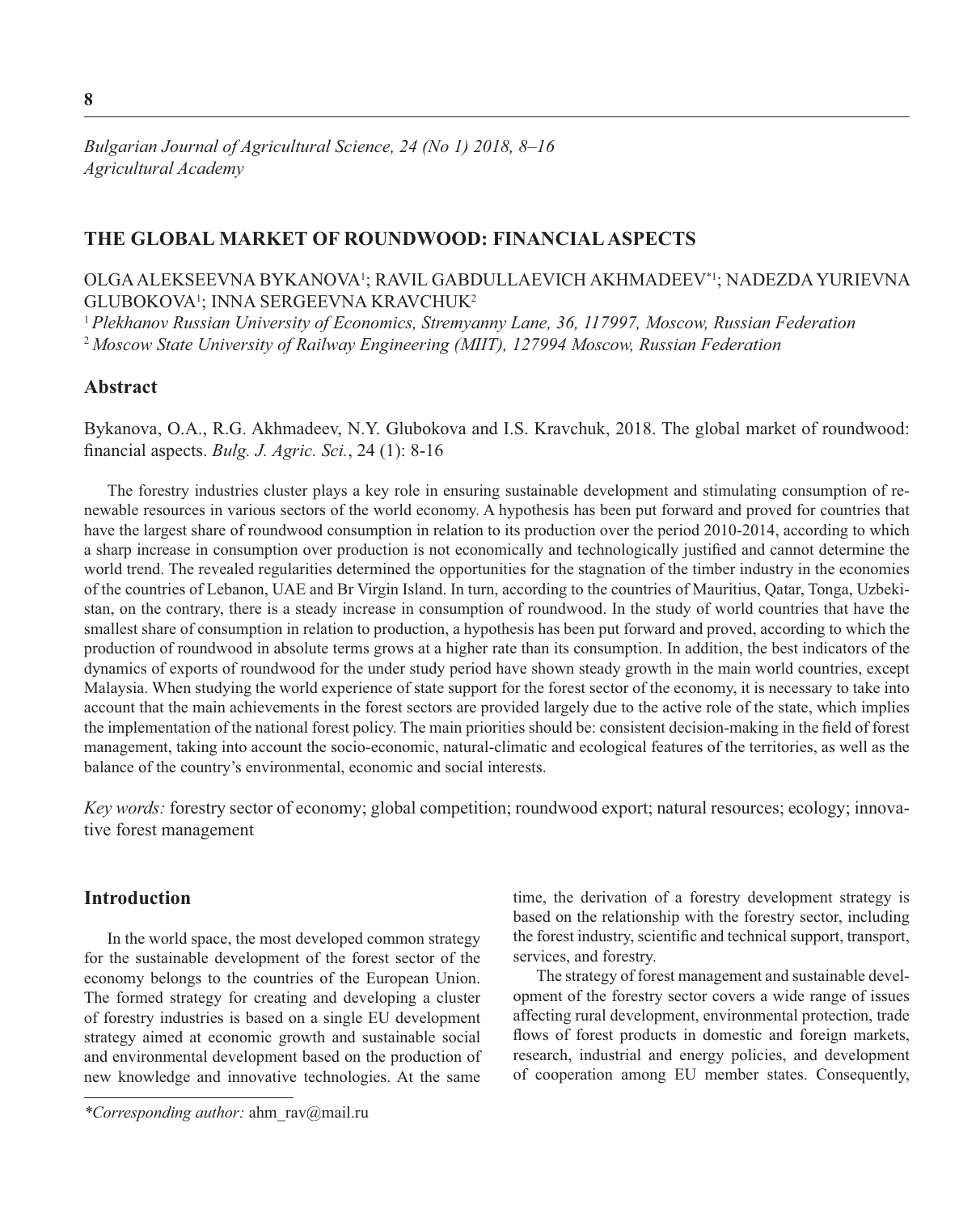the interaction between the branches of the forest cluster is the most important condition for accelerating scientific and technological progress and development of the country's innovative activity. Withal, considerable attention is paid to the issues of social sustainability of the forest sector.

Since the adoption of the Forest Strategy in 1998, the existing global agreements on environmental protection, energy, rural development and other sectors that have to some extent affected the social, environmental and economic aspects of the development of the forest cluster have been developed and refined. At the same time, the EU Council has set the task of transforming the EU into a competitive and dynamically developing innovative economy. A key role in achieving these goals is given to science and innovative technologies.

It should be noted that one of the main tasks of European science is the creation of technological, institutional and economic prerequisites for accelerating the innovative development of the EU countries. To solve this problem, several priority areas for the development of science and technology for the period up to 2030 have been determined for all sectors of the national economy, which are integrated into technological platforms, including the forestry sector. Withal, the cluster of forestry industries is meant to play a fundamental role in ensuring the sustainable development of European countries, including the creation of a healthy habitat for people, biodiversity conservation, sustainable agricultural development, and the stimulation of consumption of environmentally friendly products and materials.

Research in the forestry sector of the economy is combined mainly in two technological platforms. The main objective of the technological platform of the forest cluster is to ensure sustainable innovative forest management.

The cluster of forest industries is called upon to play an important role in the development of the technology platform «Germs of the Future». It includes four main directions: ensuring reliable supplies of environmentally friendly food; sustainable rural development; high-quality environment; high competitiveness of goods and wide consumer choice.

Thus, in the long term, until 2030, the cluster of forest industries is called upon to play a key role in ensuring the sustainable development of the major countries of the world. The main aim of states should be creating a competitive, innovative cluster of forest industries and stimulating the consumption of renewable forest resources in various areas of the economy, including energy.

## **Concept Headings**

The transformation of the scientific understanding of forests in works of Russian forest science classics makes

it possible to form the main directions of its development. Thus, N.N. Kolosovsky's (1969) research in "The Theory of Economic Regionalization" noted, that, the most difficult and complex matter in science is the initial positions and concepts. In this case, it is necessary to consider the transformation of scientific accents to understand the problems of the forest. One of the first scientific ideas about the forest emerged precisely as a space, filled with trees.

In the scientific studies of the forest definition, G.F. Morozov (1912) proposed the following interpretation – a set of forest communities consisting of long, wild, non-domesticated plants. It is important that the forest is not only a collection or a simple set of trees, but such a combination of them, in which it is found quite real, and their interaction is tangible. Therefore, the forest creates its own internal environment.

In modern encyclopedic publications, forest is primarily defined as a phenomenon of natural space, which is a natural system consisting of interacting and interrelated components. This system is characterized by dynamic equilibrium, stability, autoregulation, high capacity for recovery and renewal, a special balance of energy and substances, dynamic processes with trends to their stability, geographical conditioning. The understanding of the forest as a natural object flows into the idea of its inseparable connection with the land. In the historical aspect of scientific research, the economic importance of forests has become more complex. The modern perception of the forest in unity with the earth, not only in the biological sense, but also in the legal sense, was formed gradually.

In particular, in the works of the researcher M. Orlov (1983) in determining the forest as a spatial object, it is characterized as a space occupied by tree plants, growing in the community. In this case, the space, or forest area, is covered with forest plants, and the degree of such coverage can be very different. At the same time, G.F. Morozov noted that the forest, being a natural geographical phenomenon, represents a single whole in the dynamics of interaction between forest vegetation and its habitat, mutually changing each other over time. Later, the development of forestry doctrine was added with the idea of the forest biogeocenosis or the forest ecosystem (Sukachjov, 1949). This knowledge served as the basis for the ecosystem management of forests, although in economic practice, which is built on the idea of using the forest, his ideas are still not in demand.

By now, a scientific-practical or natural-economic-legal idea of the forest as a unity of the earth, forest vegetation, fauna and other components of the natural environment, which are of great ecological, social and economic importance, has been developed. Therefore, the modern view of the forest is represented in three directions in the form of: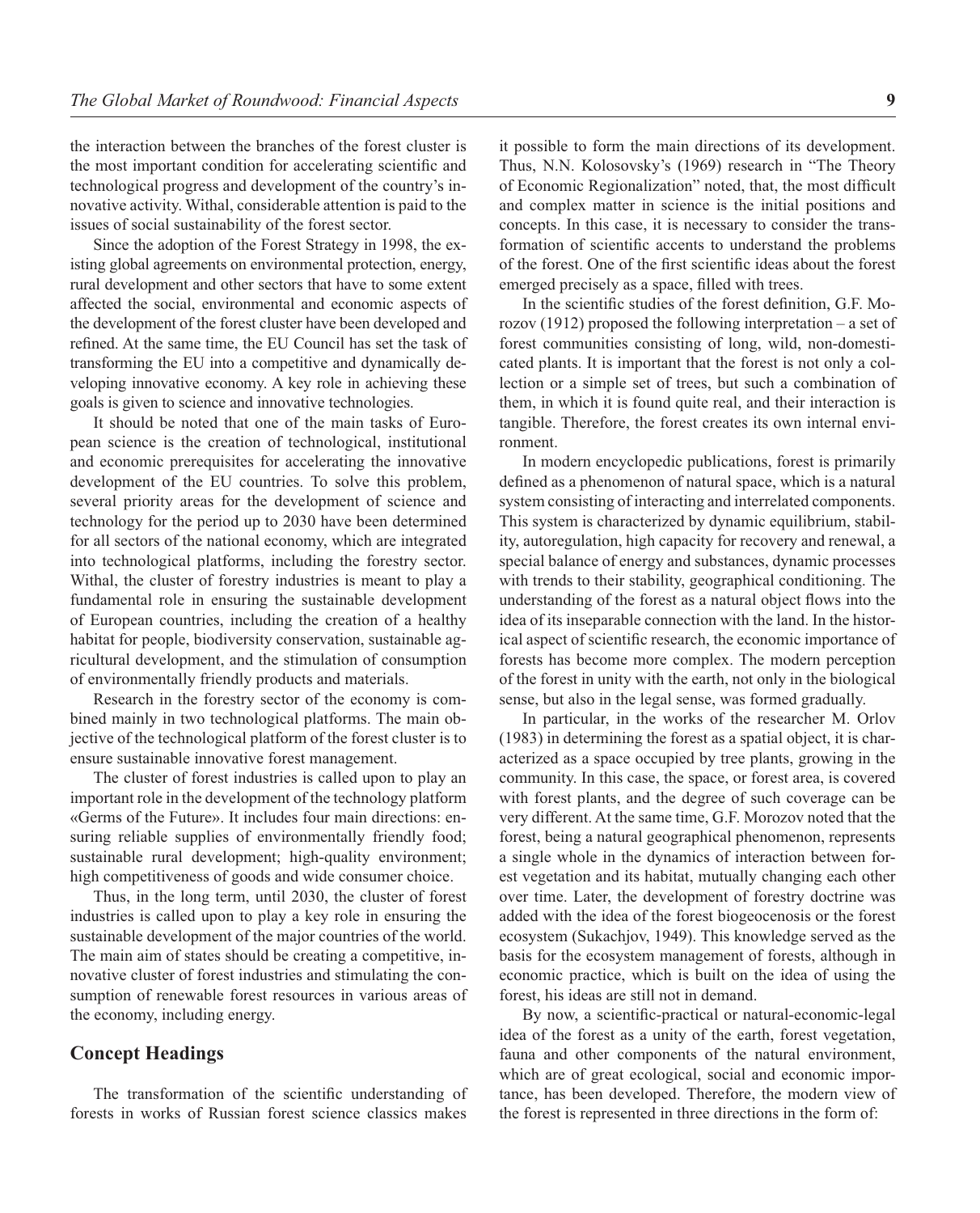a) A natural ecological system that is an objectively existing part of the natural environment that has spatial and territorial boundaries and in which living (plants, animals and other organisms) and non-living elements interact as a single functional whole and are interconnected by the exchange of substances and Energy.

b) Natural resources or components of the natural environment, natural objects and natural-anthropogenic objects (created artificially), used or can be used for economic and other activities as sources of energy, products of production and consumer goods, and have a consumer value.

c) Socio-natural environment, which is a set of components of the human environment, natural and anthropogenic objects that have cultural, historical, scientific, educational and other humanitarian and social significance.

Thus, modern forest is represented as a phenomenon of nature, which is also an integrated economic resource and part of our environment.

In the world practice of implementing various long-term programs for servicing and maintaining the forestry sector of the economy, significant attention is paid to issues of socioeconomic justification of specific activities. In particular, according to the long-term program for the development of the forestry sector of the US economy, the introduction of innovative technologies in sawmilling and in the production of wood-based panels will significantly block the negative impact of deterioration of wood raw materials. Innovative technologies also provide for the improvement of the quality and useful yield of products, first of all, of various wood raw materials, wood whips, round timber, except for those that are used without processing, as well as crushed wood and waste from logging, intended for processing or that are used as fuel.

Special attention is paid to primary processing of wood raw materials in the form of machining, including cleaning trees from branches, sorting round timber, cutting and grinding.

It should be noted that the world production of forest products after a significant decline in the period 2008-2009 has significantly increased by 2014 in all sectors of the global forest industry. At the same time for fuelwood, the annual growth has amounted to 0.5%. In the countries of the Asia-Pacific region, Latin America and the Caribbean, and also in North America, there was a rapid recovery in wood production. Production growth in Europe, on the other hand, has slowed since 2012 and still cannot recover, especially in Western and Southern Europe, where production and consumption of some wood products, in particular roundwood and sheet wood, showed a decline in production in relation to consumption. In particular, Sweden, Austria, Germany, Finland, Italy, Belgium show a growing lack of own production, which means that all large volumes of roundwood have to be imported. At the same time, these countries have a fairly large natural resource of natural forest areas (Figure 1).

The review for the period 2010-2014 for the top ten world countries, which have the largest volume of roundwood production in absolute terms, a linear forecast for the short term according to the chosen indicator was formed. According to our estimates, the two countries-producers of roundwood, India and China, will steadily reduce its production. This is characterized by a negative coefficient for the variable x in the linear trend equation, describing the forecast in the form of the equation  $y = -382x + 358753$  – for India and  $y = -2390x + 352025$  – for China. Another country, Indonesia, also shows a slowdown. The remaining large producers of roundwood are steadily increasing production, these are Brazilia (equation of the form  $y = 7205x + 235105$ ) and Russia with a coefficient of 5823 (the equation of the form  $y = 5823x + 173777$ ) showing the largest growth rate, characterized by a coefficient of 7205.

## **Materials and Methods**

Based on the selected array of statistics from 200 countries, according to the statistics of the Food and Agriculture Organization of the United Nations, the OLS (Ordinary Least Squares) method was used to study and select countries for which the absolute value (cubic meters) exceeds its production of round timber for the period 2010-2014 (Table 1).

The conducted researches of the received data for the period 2010-2014 are characterized by a sharp increase in the consumption of roundwood over its production in Mauritius, which indicates the revival of economic processes in this country, and those results in an increase of timber production. However, the standard deviation of the consumption / production ratio showed the instability of the economies of individual countries in the field of natural materials: the lowest value was 0.7 (UAE) and that characterizes stability of the forestry production area and the largest value of 3.43 (Mauritius) indicates an unstable increase in consumption over production ratio in that country. It should be noted that when calculating the production index, the data on the production of goods that can be consumed immediately in the production of other goods (for example, wood pulp, which can be immediately used for paper production as part of a continuous process) is taken into account. The size of consumption by country takes into account the actual size of production and difference between exports and imports of roundwood (Figure 2).

The study of the statistical data of seven world countries that have the largest share of consumption in relation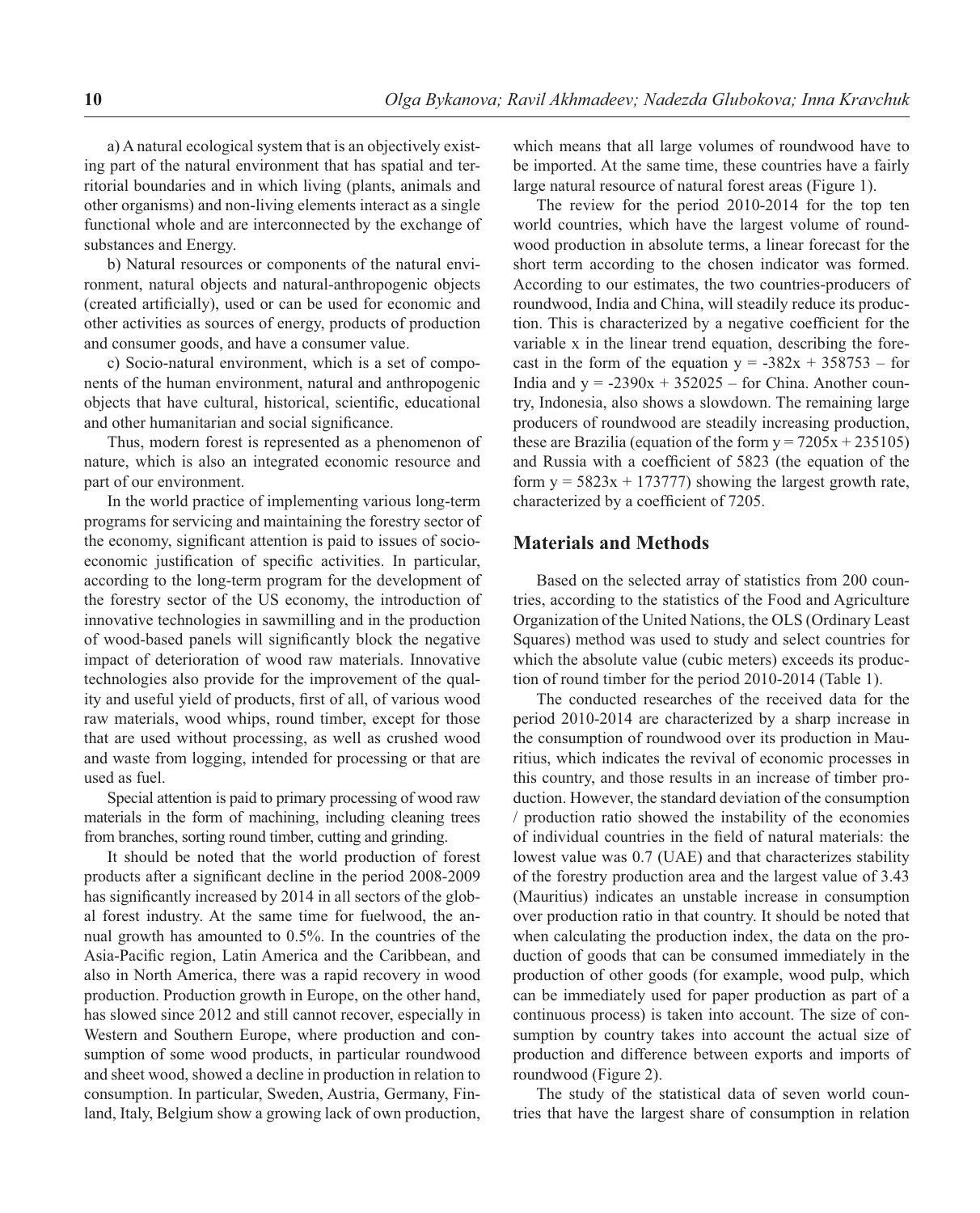| Countries        | Consumption/production ratio |       |      |       |       |      | Standard  |
|------------------|------------------------------|-------|------|-------|-------|------|-----------|
|                  | 2010                         | 2011  | 2012 | 2013  | 2014  |      | deviation |
| Uzbekistan       | 10.00                        | 10.63 | 8.83 | 9.56  | 10.72 | 9.95 | 0.78      |
| Mauritius        | 2.93                         | 2.36  | 3.43 | 3.50  | 10.67 | 4.58 | 3.43      |
| <b>UAE</b>       | 10.11                        | 9.06  | 8.83 | 9.72  | 8.37  | 9.22 | 0.7       |
| Br Virgin Island | 4.00                         | 4.00  | 5.00 | 12.00 | 6.00  | 6.20 | 3.35      |
| Qatar            | 1.80                         | 0.80  | 4.40 | 3.00  | 5.00  | 3.00 | 1.75      |
| Lebanon          | 3.92                         | 3.85  | 4.54 | 1.50  | 3.62  | 3.48 | 1.16      |
| Tonga            | 4.75                         | 3.25  | 3.75 | 2.75  | 3.50  | 3.60 | 0.74      |

**Table 1**

**Share of the consumption ratio over roundwood production by world countries with the greatest result**

to production made it possible to formulate the hypothesis 1. A general trend that characterizes the share of consumption in relation to roundwood production in countries with the best indicators in absolute terms has not been revealed, since 4 out of 7 countries show Growth, and 4 out of 7 countries – Fall. Thus, it has been proved, that a sharp increase in consumption over production ratio is not justified economically and technologically, and does not determine the overall world trend (Figure 2). This statement can be proved by a negative coefficient value of -0.3 (Lebanon and UAE) and -0.4 for Br. Virgin Islands, which characterizes the decline in consumption of roundwood production, and hence, the demand. The revealed tendency can contribute to the stagnation of the timber industry in these economies. The values of the coefficient of determination R  $\land$  2 << 1 for selected countries also confirm the weak influence of the qualitative characteristics of the selected values. In particular, for Mauritius, Qatar, Tonga, the coefficient of determination R  $\land$  2 is comparable to 1 (takes the values 0.9; 0.6; 0.7), which characterizes the obtained trend equations as the most probable. In Lebanon, United Arab Emirates, Br. Virgin Islands, the consumption of roundwood is predicted to decrease in comparison with their production in the short-term period, and in Mauritius, Qatar, Tonga, Uzbekistan, on the contrary, is predicted to grow steadily.

In turn, the study of the smallest parity in the share of production / consumption of roundwood on the basis of the selected array of statistical data of 200 states, using the OLS method, has made it possible to select ten countries, for which the selected absolute values (cubic meters) has been the lowest for the period 2010-2014 (Table 2).

The main indicator of the sustainability of economic processes in the timber industry is the value of the Standard deviation reflecting the spread of data around the average. This has been shown by the analysis of countries, that have the lowest level of consumption of roundwood in relation to its production. Slovenia showed the largest value of this indicator  $-0.08$ , that reflects instability of roundwood consumption in this country, and has a negative impact in this area of the economy. The smallest value of the index of 0.01 is Solomon Island that indicates the stability of the ratio in the  $\cos$ umption / production pair and allows confirming positive dynamics in the economy of this country.

Thus, the study of statistical data on countries with the lowest share of consumption in relation to production has made it possible to formulate hypothesis 2. Roundwood

| v<br>۰.<br>w<br>۰. |  |
|--------------------|--|
|--------------------|--|

| Countries        |      | Consumption/production ratio | Average | Standard |      |      |           |
|------------------|------|------------------------------|---------|----------|------|------|-----------|
|                  | 2010 | 2011                         | 2012    | 2013     | 2014 |      | deviation |
| Netherlands      | 0.75 | 0.92                         | 0.79    | 0.75     | 0.77 | 0.79 | 0.07      |
| Suriname         | 0.83 | 0.78                         | 0.77    | 0.79     | 0.73 | 0.78 | 0.04      |
| Slovakia         | 0.80 | 0.78                         | 0.80    | 0.70     | 0.73 | 0.76 | 0.05      |
| Ukraine          | 0.77 | 0.76                         | 0.76    | 0.73     | 0.72 | 0.75 | 0.03      |
| Estonia          | 0.71 | 0.66                         | 0.69    | 0.66     | 0.68 | 0.68 | 0.02      |
| Papua New Guinea | 0.72 | 0.66                         | 0.66    | 0.65     | 0.62 | 0.66 | 0.04      |
| Slovenia         | 0.82 | 0.79                         | 0.74    | 0.71     | 0.62 | 0.74 | 0.08      |
| Eq Guinea        | 0.70 | 0.58                         | 0.57    | 0.58     | 0.49 | 0.58 | 0.07      |
| New Zealand      | 0.56 | 0.52                         | 0.49    | 0.44     | 0.45 | 0.49 | 0.05      |
| Solomon Island   | 0.09 | 0.07                         | 0.07    | 0.07     | 0.07 | 0.08 | 0.01      |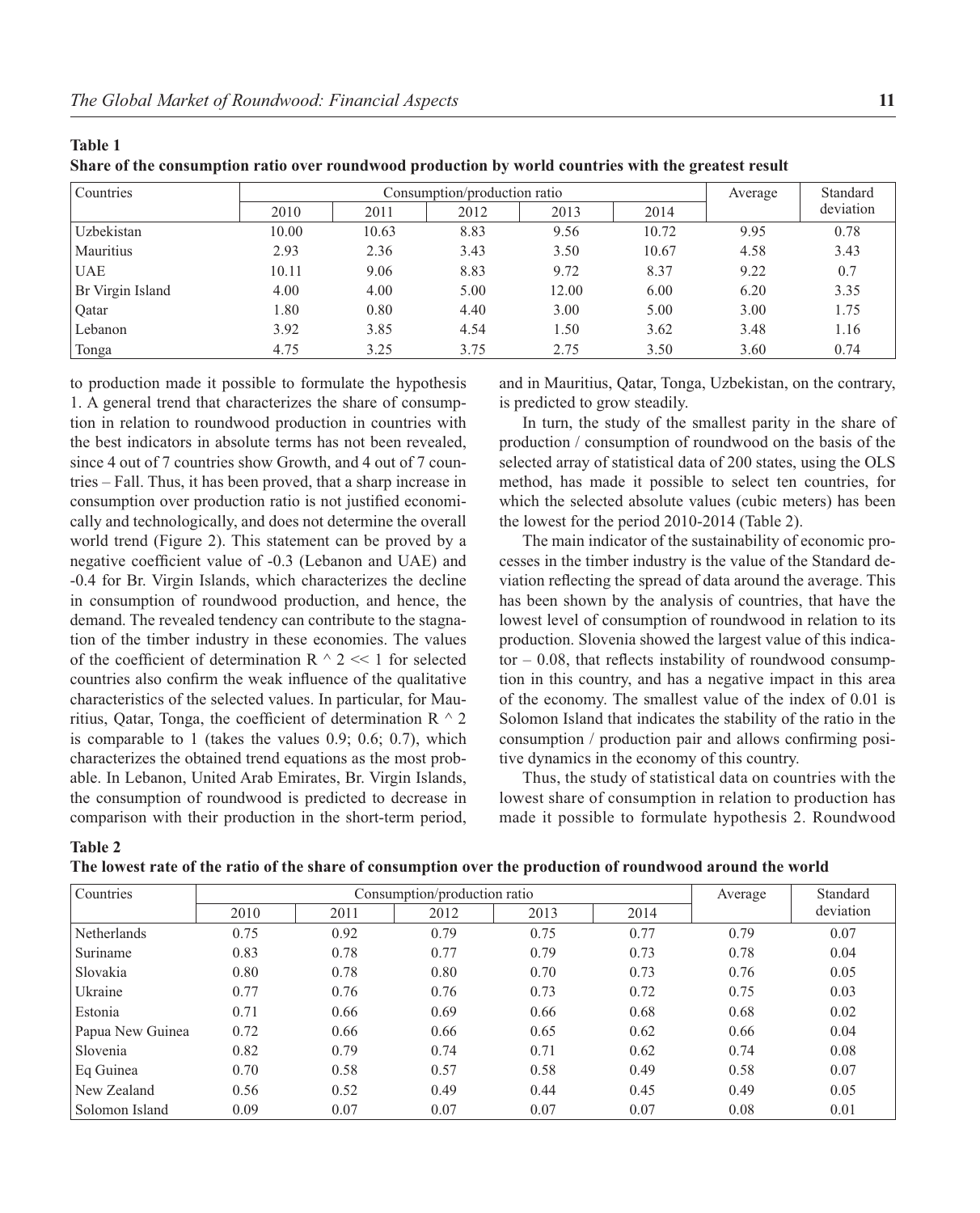production in absolute terms is growing at a higher rate than its consumption in countries with the lowest ratio in absolute terms in the consumption / production.

This statement can be characterized by negative coefficient values for the variable x in the trend equation for the ten analyzed countries (Figure 3). The coefficient amounted to values in the range from -0.0475 to -0.004. In turn, the determination coefficient, reflecting the level of approximation of the trend equation to the actual data, is rather high in the studied countries, and is close to 1 (varies from 0.75 to 0.94). Thus, it is possible to predict with a high degree of probability a further reduction in the consumption of roundwood in relation to its production in absolute values (cubic meters), in these countries.

The selection of an array of statistical data from 200 states using the OLS method allowed to conduct a study and select countries where the absolute value (cubic meters) is the largest value for roundwood exports for the period of 2010-2014. (Figure 4).



# **Fig. 1. The countries having the greatest on the output of round wood in absolute value, cubic meters**

Calculations of authors made by data www.fao.org/catalog/giphome.htm



### **Fig. 2. Time series of the dynamics of shares of roundwood around the world**

The conducted studies revealed the best indicators of the dynamics of exports for the period of 2010-2014. In New Zealand, a linear equation of the form  $y = 246523x + 727937$ and the value of the determination coefficient, confirms the



**Fig. 3. Time series for the dynamics of roundwood shares around the world**



**Fig. 4. Time series for the dynamics of roundwood exports**



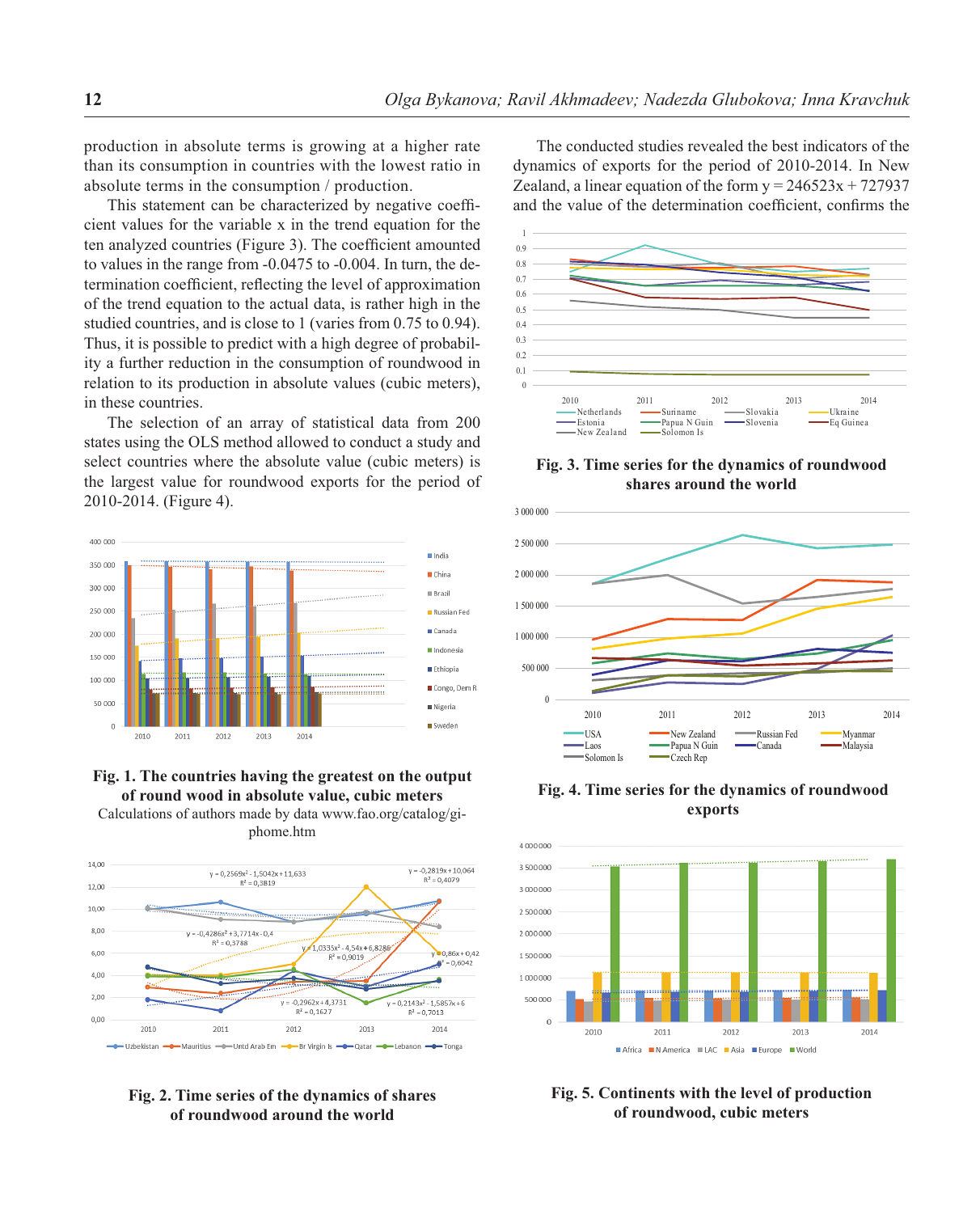|                     | <b>USA</b> | <b>New</b><br>Zealand | Russia     | Laos       | Papua<br>New Guinea | Canada     | Malasia    | Solomon<br>island | Czech<br>Republic |
|---------------------|------------|-----------------------|------------|------------|---------------------|------------|------------|-------------------|-------------------|
| <b>USA</b>          |            |                       |            |            |                     |            |            |                   |                   |
| New Zealand         | 0.849597   |                       |            |            |                     |            |            |                   |                   |
| Russia              | $-0.64905$ | $-0.2507$             |            |            |                     |            |            |                   |                   |
| Laos                | 0.552712   | 0.859112              | 0.236455   |            |                     |            |            |                   |                   |
| Papua<br>New Guinea | 0.470439   | 0.777959              | 0.188743   | 0.931633   |                     |            |            |                   |                   |
| Canada              | 0.808289   | 0.969023              | $-0.30158$ | 0.81718    | 0.82553             |            |            |                   |                   |
| Malasia             | $-0.67309$ | $-0.64551$            | 0.700601   | $-0.28252$ | $-0.42305$          | $-0.77586$ |            |                   |                   |
| Solomo island       | 0.810409   | 0.924018              | $-0.34828$ | 0.78463    | 0.844268            | 0.98256    | $-0.7988$  |                   |                   |
| Czech<br>Republic   | 0.787538   | 0.931826              | $-0.30432$ | 0.806738   | 0.861503            | 0.988451   | $-0.78646$ | 0.998235          |                   |

| Matrix of correlation coefficients of roundwood export in absolute values |  |
|---------------------------------------------------------------------------|--|
|---------------------------------------------------------------------------|--|

significant influence of the quality characteristics of the selected values. In turn, the indicators of Malaysia determine the tendency to decrease the export volume, that is confirmed by the equation  $y = -13601x + 654202$  and the negative slope coefficient of the straight line. All other countries demonstrate a steady growth of indicators, which demonstrates different values of the rate for different countries.

In order to determine the feasibility of roundwood exporting by individual countries, it is necessary to analyze the two interrelated characteristics "physical volume" and "cost".

As a result of constructing the matrix of correlation coefficients for absolute values for world roundwood export, the following data was obtained (Table 3).

The correlation coefficient values indicate a strong dependence of exports between the USA and New Zealand, New Zealand and Laos, New Zealand and Papua New Guinea, Canada and USA, etc., which is characterized by close to 1 correlation coefficients (0.849597497, 0, 859111526,

0.7779959368, 0.808289229, etc.). At the same time, the fall in the value of exports in one of the countries in a pair will affect the decrease in the volume of exports to another. The roundwood exports of Malaysia and Canada are characterized by a negative correlation coefficient of -0.775858843, indicating a strong and oppositely directed relationship between these countries, therefore, a drop in export performance in one country, possibly leading to growth in another.

As a result of construcring the matrix of correlation coefficients for countries, exporting roundwood, in terms of money value (US dollar), the following data was obtained (Table 4).

The obtained correlation coefficient studies show a strong dependence of the indicators between Russia and Malaysia (the coefficient value of  $0.870243561$ ), Laos and Papua New Guinea (coefficient 0.961004341), Czech Republic and Canada (coefficient 0.96318307), Solomon Islands and Canada (0.86756286) and a number of other pairs of countries, the

#### **Table 4**

**Table 3**

| Matrix of coefficients of correlation of roundwood export in US dollars |  |
|-------------------------------------------------------------------------|--|
|-------------------------------------------------------------------------|--|

|             | <b>USA</b> | <b>New</b> | Russia     | Laos       | Papua New | Canada     | Malasia    | Solomon  | Czech    |
|-------------|------------|------------|------------|------------|-----------|------------|------------|----------|----------|
|             |            | Zealand    |            |            | Guinea    |            |            | island   | Republic |
| USA         |            |            |            |            |           |            |            |          |          |
| New Zealand | 0.601247   |            |            |            |           |            |            |          |          |
| Russia      | $-0.65438$ | $-0.31812$ |            |            |           |            |            |          |          |
| Laos        | 0.478359   | 0.828006   | $-0.10838$ |            |           |            |            |          |          |
| Papua       | 0.474876   | 0.786429   | 0.081691   | 0.961004   |           |            |            |          |          |
| New Guinea  |            |            |            |            |           |            |            |          |          |
| Canada      | 0.739593   | 0.951934   | $-0.33941$ | 0.702432   | 0.716505  |            |            |          |          |
| Malasia     | $-0.84469$ | $-0.34017$ | 0.870244   | $-0.03375$ | 0.031837  | $-0.50297$ |            |          |          |
| Solomon     | 0.829344   | 0.866637   | $-0.39143$ | 0.883916   | 0.867338  | 0.867563   | $-0.46468$ |          |          |
| island      |            |            |            |            |           |            |            |          |          |
| Czech       | 0.83239    | 0.859555   | $-0.28919$ | 0.672872   | 0.736081  | 0.963183   | $-0.54168$ | 0.894046 |          |
| Republic    |            |            |            |            |           |            |            |          |          |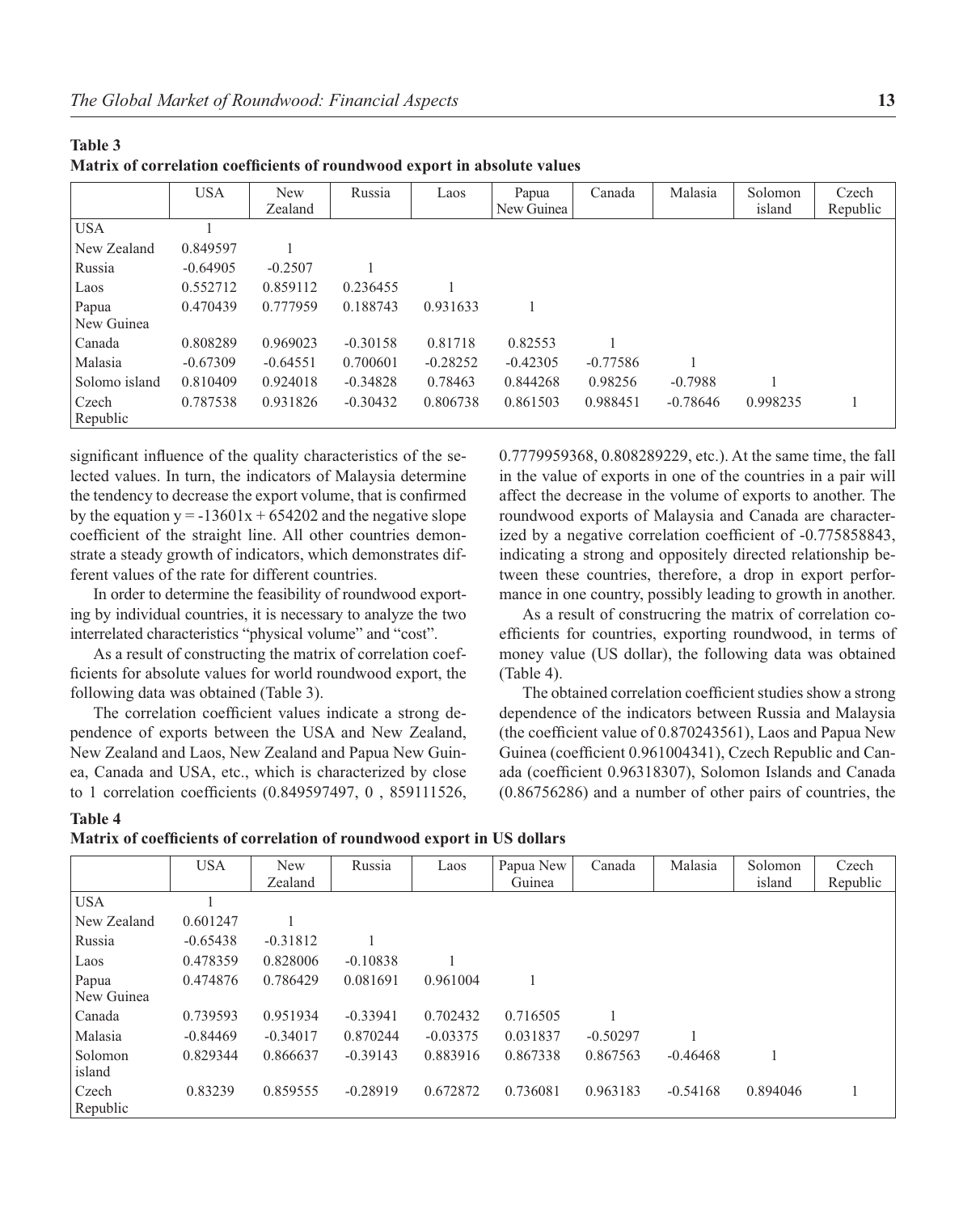correlation coefficient of which is close to 1. The positive sign of the calculated correlation coefficient indicates the unidirectional growth or fall in the value of exports of these countries. And negative values (-0.844691551 for Malaysia and USA) mean that the connection is strong, but of different directions, i.e. the drop in exports in one of these countries will mean an increase in exports in another country. The correlation coefficient comparable to 0, characterizes the weakly expressed dependence of the parameters studied. For example, between Czech Republic and Russia (coefficient -0.289187126) between Laos and Malaysia (-0.033751096).

## **Results and Discussion**

The problem of growing forests' duration is put forward by the main principle of forestry – the continuous and sustainable use of the forest, which is aimed at matching the scale of forest use with the rates and scales of forest reproduction. At the same time, the complex of methods that serve to ensure the continuous use of the forest includes types of activities for the creation of an economically expedient structure, appropriate to their designated purpose. These include land preparation, planting, creation of the necessary infrastructure to ensure economic accessibility of forests (road network), fire protection and protection against pests and diseases, long-term lease, creation of nurseries, seed farming and drainage reclamation.

The specific features of the forestry are: intertwining of economic and natural reproduction process, spatial dispersal of the production, the self-restoring ability of the forest, the short productive (working) period in the general cycle of reproduction. Another problem is the secondary forests' order of productivity. Long periods of forest growing, which go beyond the temporary limits of lease relations, shift the burden of investment in forestry on the shoulders of its owner.

Thus, among the basic principles of forest policy, it is necessary to include those that provide the basis for the emergence of various forest management systems:

a) Sound and consistent decision-making in forest management.

b) Accounting for socio-economic, natural-climatic and ecological features of the territories.

c) Compliance with the balance of the country's environmental, economic and social interests.

The conducted empirical studies of a sample of 200 countries and specifically chosen 10 countries with the largest volume of roundwood production in 2014 in absolute terms (cubic meters), allowed to formulate the following statement. The principle of the ratio of consumption to production is related to the general trend characteristic of the entire world economy (Figure 5).

At the same time, when studying the world experience of state support for the forest sector of the economy, it is necessary to take into consideration that the main achievements in the forest sectors are provided largely due to the active role of the state, which carries out the national forest policy. Most favorable conditions for forest management on a sustainable basis are created by the efforts of the state. A significant example of reasonable acting state is Canada, where most forests are state-owned. At the same time, it is necessary to take into account the negative aspects of application the lease form of forest management, due to the lack of competition incentive for the renter, low degree of interest in the multi-purposeful use of forests and the lack of long-term investments motivation. It is necessary to take into account the positive experience of applying the contract organization of forest management (as in the United States), which ensures competition, quality of work, consideration of environmental requirements and integration in the activities of forestry enterprises, considering Germany experience.

Thus, the order of forest potential reproduction has to be related with the creation of environmentally sustainable, productive complex forestry systems.

The implementation of the forest potential is related to deep processing of raw materials and deliberate industrial policy, like it has been done in Finland, while creating a forest cluster. In this case, the sustainable development of forest potential is possible only when the interests of all the three sides – the state, business and the society, are taken into account.

Based on the selected array of statistical data of 200 states, the OLS method was used to study and select countries with the largest and lowest levels of roundwood production and consumption. For countries with the highest level of production, it is determined that the absolute value (cubic meters) of roundwood does not depend on the area of forest areas in geographic coverage in 2014 (Figure 6).



 **Fig. 6. Countries with the largest share in the production of roundwood in comparison to the forest area by geographic coverage in 2014**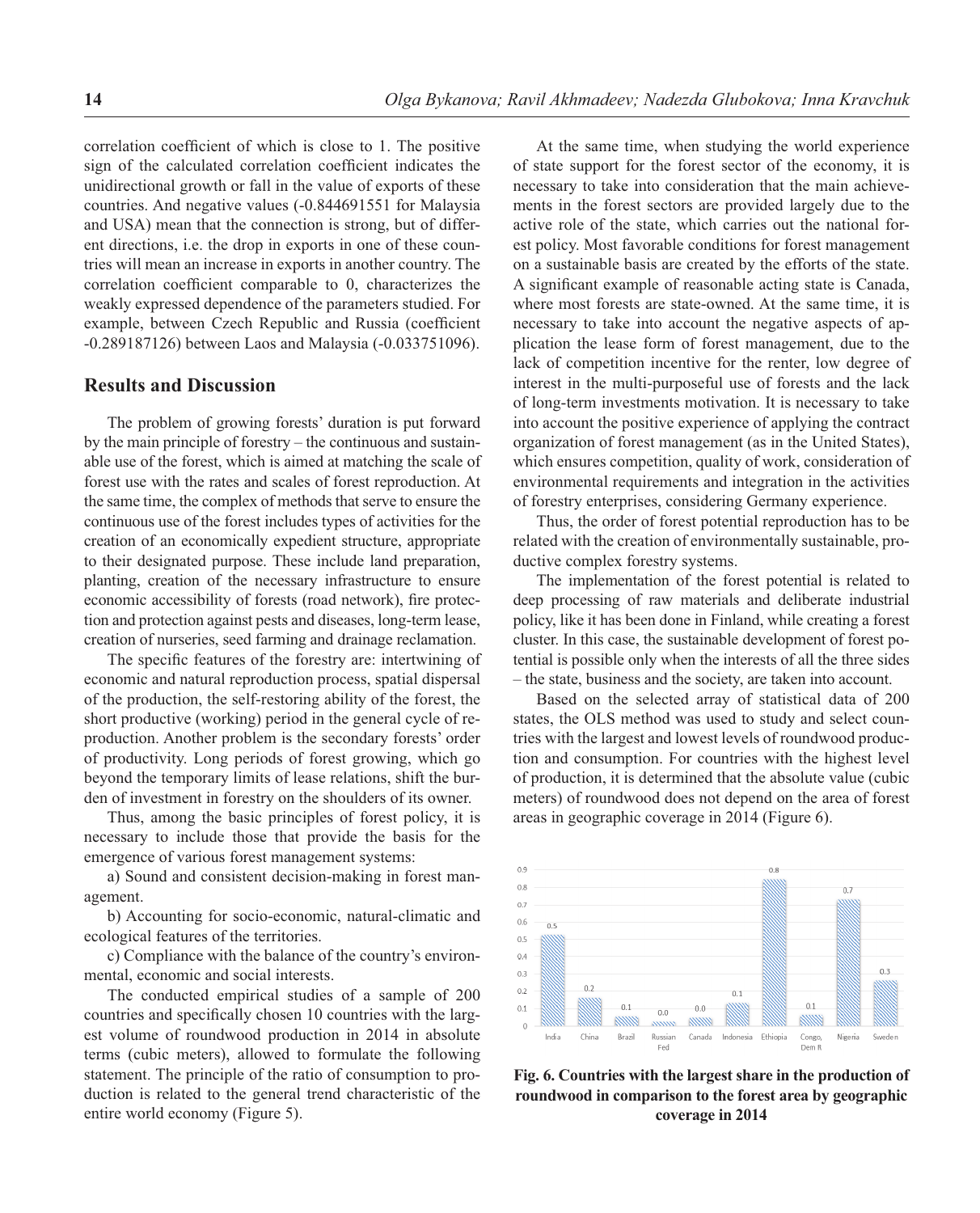A strategic forest policy should form the conceptual basis for the development of national and sub-national programs with the purpose of sustainable forest management in any country. These include planning, implementation and monitoring of the forestry, formation of comprehensive activities. At the same time, a strategy for the sustainable development of the forest sector in the sphere of roundwood makes it possible to increase competitiveness in the world market.

The analysis conducted by Birger S., Alexander M., A. Maarit I. Kallioc, Anne T. shows that large tariffs, which Russia has set up on its roundwood exports, decrease harvest and roundwood prices in Russia, but they improve the speed of development in the Russian sawnwood and pulp industry (Birger, 2010). The results also suggest that policies, which improve the investment climate in Russia, are more vital than the tariffs for Russian forest industry to develop favourably. Among the tariff settings considered, the prevailing one of 15€ per cubic meter with non-coniferous pulpwood exempted, seems most beneficial for Russia. With a tax of 50€ per cubic meter, its forest industry would not develop much stronger than in the 15 $\epsilon$  case, but forestry would suffer from a drastic harvest decrease caused by a nearly complete stop in the Russian roundwood exports, and negligible tax income would be generated.

In turn, the main tasks can be: imitative, reconstructive and stimulating. In particular, these include:

- forest legislation improvement;
- forest supervision and monitoring;
- modernization of forest management;

– improvement of the system of payments for the use of forests;

– the system for preventing, detecting and extinguishing forest fires:

- technical re-equipment of forest fire organizations;
- improvement of the forest protection system;
- modernization of forest science and education;
- development of the vocational education system, etc.

The solution of these problems requires additional financing from the budget.

Among the reconstructive tasks, we can name the adoption of norms, ensuring the right of state bodies to implement protect and reproduction measures. It is necessary to introduce norms that ensure long-term contracts for the performance of works related to the protection and reproduction of forests.

The tasks aimed at stimulating, first of all, are aimed at taking into account regional peculiarities in the form of granting forests for use, developing new forestry and environmental standards, with the consideration of forest areas specifics, determining the level of development of transport

infrastructure, state partnership and stimulation of forest business. The use of roundwood products for construction purposes, furniture plants, biofuel enterprises, pulp and paper products on the domestic market, should be supported, and public purchases of these products should be stimulated, so as the production of high-quality environmental products, aiming at developing a «green» economy.

In turn, the studies, conducted by the European Organization of the Sawmill Industry aisle (Kimmo, 2014) confirm, that direct loss of export revenues of log exports in China amounted to  $\epsilon$  332 million. In addition to the potential direct loss of export revenues of log exports the losses of other wooden products can potentially mount up to as high as 20 000 job opportunities,  $\epsilon$  2,1 billion sales revenues,  $\epsilon$  0,5 billion value added. These estimates do not take into account the possible compensation request by China for the loss of its own forest resources.

The voluntary forest certification institute should be considered as a modern factor in the development of the sustainable forest management.

One of the most recognized, widespread and authoritative certification systems is the FSC (Forest Stewardship Council) system. Forest certification reflects triple control, carried out by the state, certification body and the public. The FSC certificate is a sign of quality of forest products in 80 countries. In particular, 37.36 million hectares of forests are certified in accordance with international standards. In this case, half of the exported roundwood comes from certified forests or is controlled in accordance with the requirements of the FSC standard. Forest management certification also relates to logging enterprises. Bringing their activities in line with the requirements of the FSC is a long and timeconsuming work, on which large holdings are being hesitant, and their position is pushed by the need in positioning of their products on external (especially environmentally sensitive) markets.

One of the examples of such alignment with the requirements of the certification is debarking of  $\log s - a$  well-proven and easy measure to prevent the spreading out of majority of plant diseases. By removing the bark the majority of microorganism and their substrate is removed thus, debarking enhances the effectiveness of the chemical treatment and hence reduces the need for use of hazardous chemicals. Furthermore, debarking enables a more accurate visual inspection of the shipped material prior to shipping. As the legal responsibility of the plant disease control and prevention lies in the hands of the exporting country it goes without saying that EU and its member countries should immediately enforce its export certification system and establish proper administrative measures.